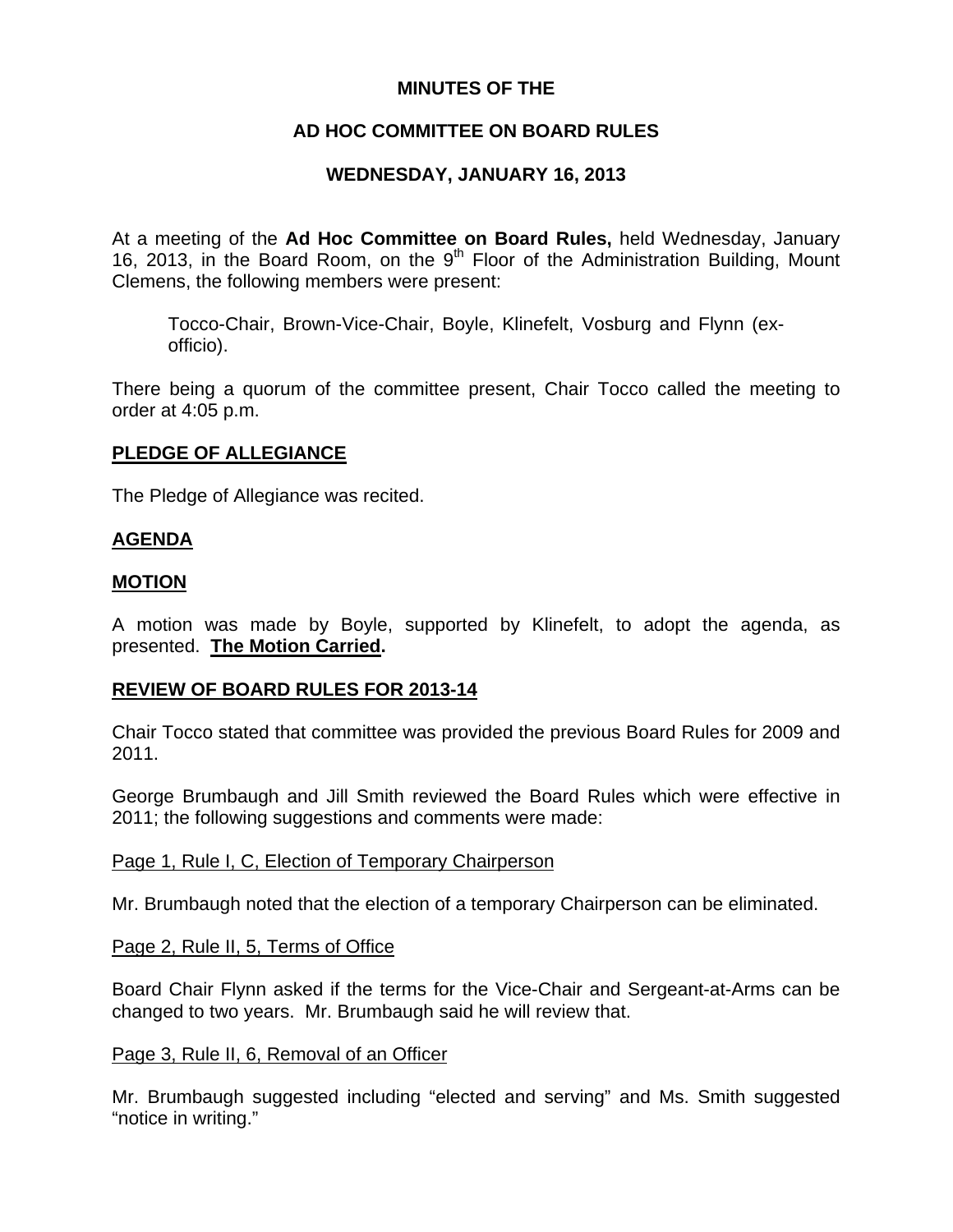#### Page 3, Rule III, Duties of the Commissioners

Board Chair Flynn asked if there is latitude about excusable activities and Mr. Brumbaugh said that is addressed in the pay resolution for commissioners. He said he will review the resolution and determine if any of the language should be inserted into the rules.

Commissioner Klinefelt noted that the current wording in the minutes states "absent and excused" and she thought a rule should be included under attendance.

Chair Tocco recommended changing the title of Rule III to read "Duties of Commissioners While in Session".

### Page 4, Rule IV, Order of Business

Board Chair Flynn suggested moving (9) "Correspondence from Executive" to before (8) "Reports from Committees".

He suggested including "committee meetings" because the rules only reflect Full Board meetings and the Board Chair. He also thought this section should include information on how resolutions/motions and amendments are offered.

Commissioner Brown referred to the handouts from MAC and SEMCOG which are relevant to the structure of other boards and commissions.

Ms. Smith recommended including a new section regarding motions.

Board Chair Flynn also thought a list of definitions should be included in the rules.

#### Page 6, Rule V, Change or Suspension of Rules

Board Chair Flynn suggested including "present".

Commissioner Brown suggested including that commissioners need to be notified of any consideration of a rules change.

#### Page 7, Rule VI, Notice of Meetings

Commissioner Klinefelt suggested changing "at the first meeting" to "prior to the first meeting".

Commissioner Brown suggested including a notation about the meeting notices being posted online.

Board Chair Flynn said "news media" should be clarified.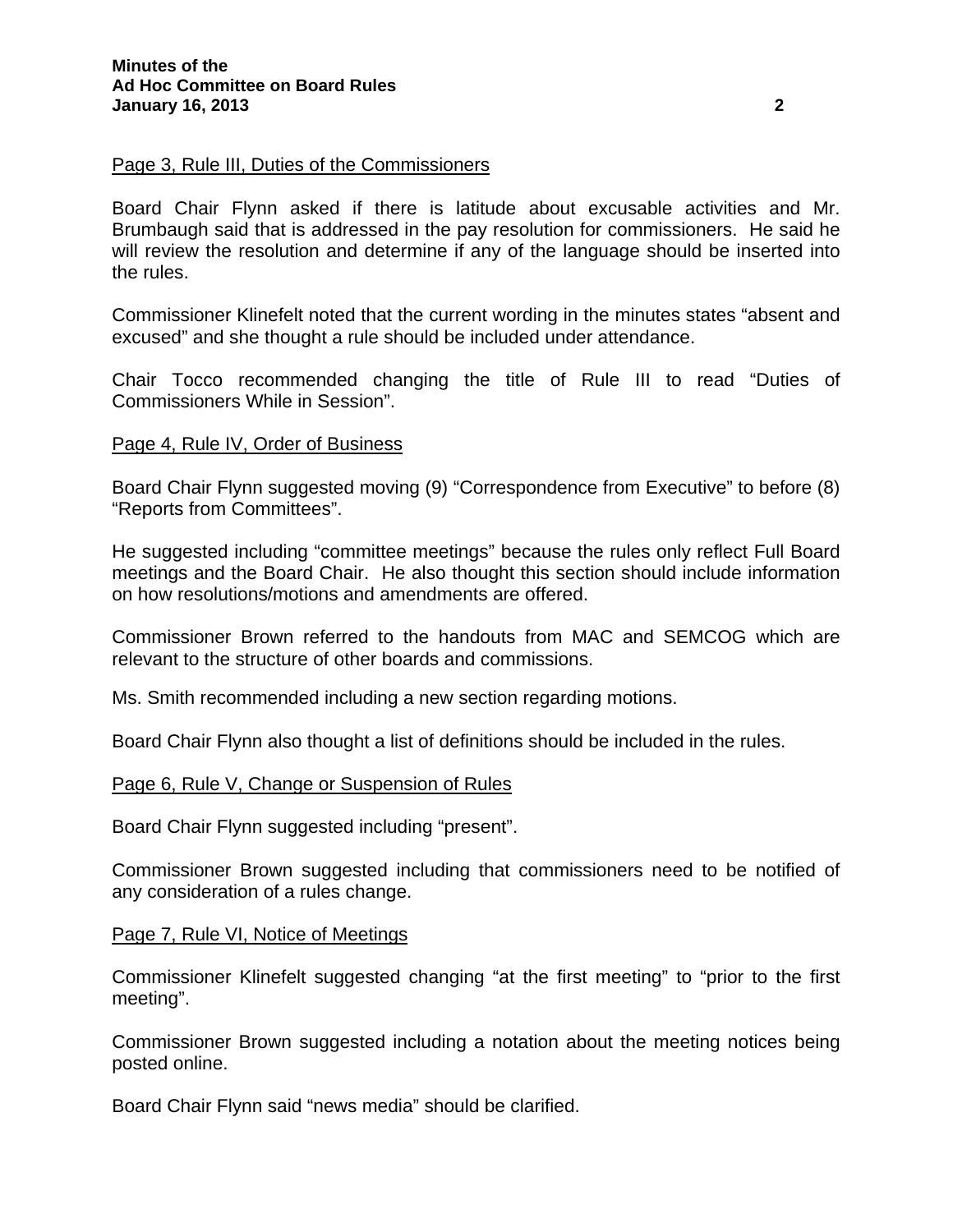Commissioner Brown did not feel it necessary to indicate "mailed or delivered" in the rules and Mr. Brumbaugh agreed that "mailed or" can be removed.

### Page 7, Rule VII, Minutes and Resolutions

Mr. Brumbaugh stated that the first paragraph (A) should be moved under the Motions Section.

Commissioner Vosburg suggested stating that the minutes are posted online. Mr. Brumbaugh suggested removing "binder or booklet" and including "should be posted online."

Board Chair Flynn stated that ordinance, resolution, proclamation and tribute should be defined.

## Page 8, Rule VIII, Powers and Duties of Task Forces

Board Chair Flynn thought that any task forces that are formed should be provided more latitude.

Commissioner Klinefelt noted that the word "report" was omitted from the 2009 Rules and it should be included in the current version.

### Page 10, Rule XII, Roberts Rules of Order

Commissioner Vosburg suggested including the specific version of the Roberts Rules of Order. Mr. Brumbaugh said he will include the edition that should be followed.

Chair Tocco asked if any of the deletions from the 2009 Board Rules need to be considered and included.

Ms. Smith suggested adding, under Appointment to Committee, that the Board Chair assigns commissioners to committees.

Mr. Brumbaugh referred to Rule XIV, Rules of Committee and Subcommittee Procedure, and suggested stating that the rules also apply to committees and subcommittees.

Board Chair Flynn did not feel that the committees need to be listed in the rules, only how committees are established and who appoints them.

Chair Tocco stated that she will continue to work with Corporation Counsel on a revised draft of the rules for the next meeting.